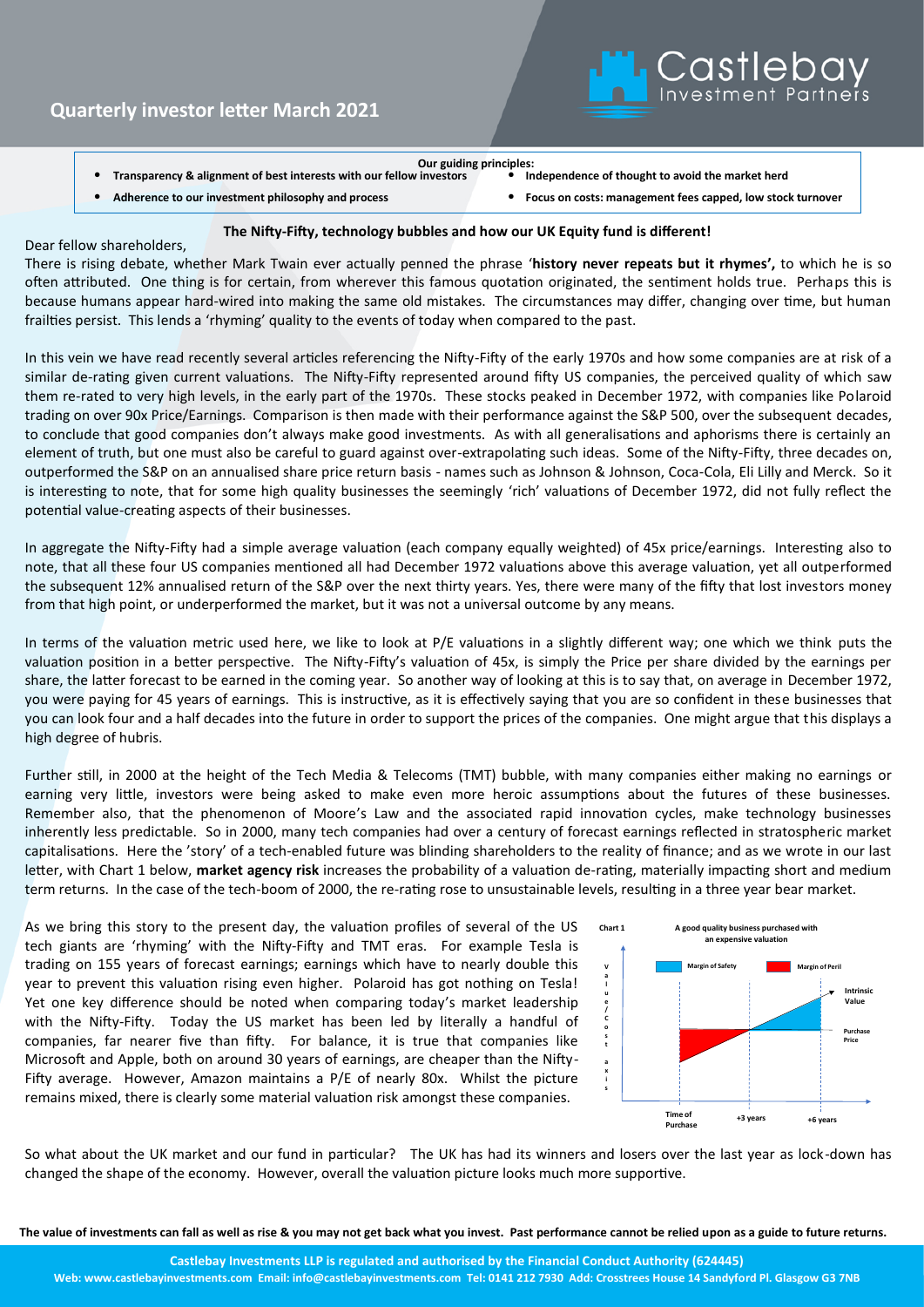## **In Focus Rising bond yields and the fallacy of 'bond-proxies'**

In the UK and elsewhere, over the last five years, there has been much talk in the financial media about high-quality businesses acting as 'bond-proxies'. The idea being that the predictable and dependable cashflows of these businesses, acting almost like bonds, has resulted in a re-rating, akin to the Nifty-Fifty discussed already. It is suggested that this re-rating will come under pressure as gilt yields rise - as this is the rate at which their long-term cashflows are discounted.

The higher the discount rate the lower the value of any discounted cashflow valuation model. As the vaccine roll-out for Covid-19 has progressed, the diagram shows the rise in this discount rate from around 0.2% to 0.8%. It is still low by historic standards.

However, this analysis misses one vital aspect of the equation. **The listed equity capital of these companies are 'real assets' not 'nominal assets', like bonds.** As equity owners we take on greater risk than bond holders, accessing only the residual value created by companies. However, we also accrue the rewards of successful businesses. The reinvestment of cashflows that go on to make high incremental returns, create a virtuous circle of value creation.

Bond yields have also risen in anticipation of a strong bounce back in economic growth, leading to rising prices. Here again our businesses have an advantage. When cost bases start to rise with inflation, companies with pricing power, 'price makers', are better able to maintain their profitability. Customers are generally more willing to accept higher end-market prices. Commodity type businesses and businesses in 'perfect competition', tend to be 'price-takers'. Here rising cost bases tend to squeeze profitability. Whilst more economic activity may help demand and volumes, revenues and profits remain much more difficult to predict for such companies.

A note on the cash conversion figures in the Quality Table. Both the cash conversion rate of our fund and especially the market, remain artificially high. Covid-19 and its economic impact have distorted the working capital profile of many businesses. Most businesses spend money to make it - i.e. they pay for inventory before adding value and then receiving money once the finished goods are sold. When the economy went into shutdown last year, much of this initial investment in working capital was not made. This increased the cash conversion rate to above 100%. We would expect this ratio to revert to more normal levels over time and reflect the greater cash generating capabilities of our companies, in relation to the market.

As free cashflow figures start to reflect the reality of 2020, the fund's valuation in relation to the Market has come much more into line. We prefer to focus on free cashflow yields as opposed to P/E valuations in the normal course of events. **However, with our earlier discussion in mind, our fund's P/E of 23x is around half the average compared to the Nifty-Fifty. To put things further into context, our fund's free cashflow yield of 3.7% compares with Tesla's current free cashflow yield of 0.4%.** 

Labels such as 'bond-proxies' and 'Nifty-Fifty' can be convenient pigeon-holes in trying to order a disordered world. However, they can also be misleading. As we remember that 'history rhymes' with the past, we have no doubt that short-term speculation in share prices will lead to wild swings between different investment approaches. Yet, we would reiterate that we are not looking to invest for the next six months but for the next several years, alongside investors of a similar time frame. The temptation is to try and time such a style rotation. We view this as a risky proposition. Instead we will maintain our exposure to our long-held, high quality businesses. Companies whose valuations, as the quality table shows, are increasingly coming into line with that of the market. Compared to the market, our fund invests in businesses of twice the quality, with half the debt. Now that seems like good value to us!

We hope you and your family are keeping well and thank you for your continued support.

David F Ridland

**The value of investments can fall as well as rise & you may not get back what you invest. Past performance cannot be relied upon as a guide to future returns. This newsletter should not be construed as investment advice.**